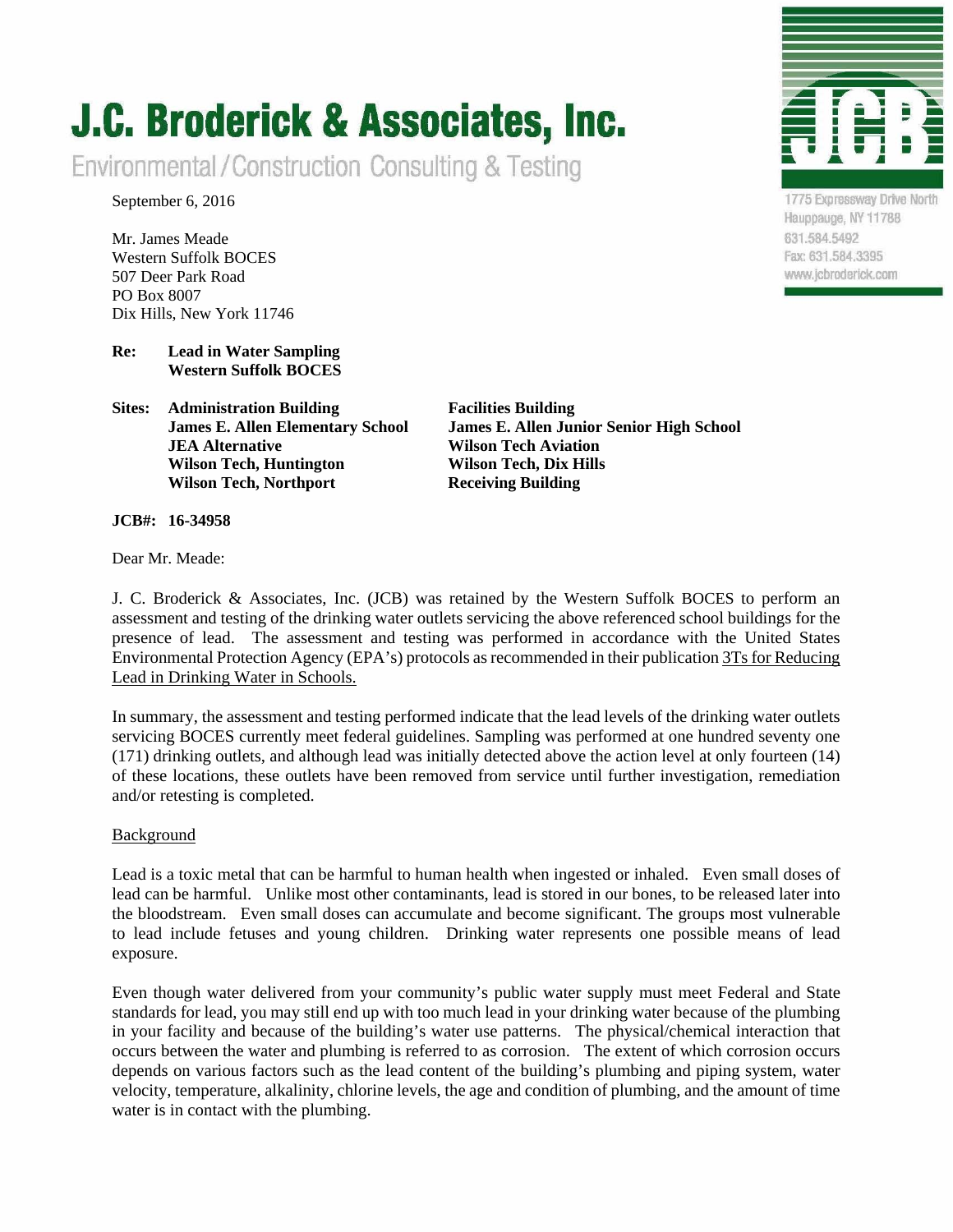Therefore, the critical issue is that even though your public water supplier may send you water that meets all Federal and State public health standards for lead, you may end up with too much lead in your drinking water because of the plumbing in your facility. The only way to be certain that lead is not a problem in your school building is to test various drinking water outlets (i.e., taps, bubblers, coolers, etc.) for the substance. That is why testing the water from your drinking water outlets for lead is so important.

In their revised technical document, 3Ts for Reducing Lead in Drinking Water in Schools the EPA outlines a recommended guidance and testing protocol that can be used by schools to determine the source and degree of lead contamination problems in their school buildings and how to remedy such contamination. This strategy was utilized for the assessment and testing of the above referenced school buildings and included the following:

- The Development of a Plumbing Profile;
- The Development of a Sampling Plan;
- Conducting Initial and Follow-Up (Flush) Sampling and Analysis;
- Determination of Interim and Long-Term Remedies;
- Informing the School Community.

## Development of a Plumbing Profile

The purpose of developing a plumbing profile is to target potential problems and assess the factors that can contribute to presence and extent of lead contamination in a school building. That is, determine whether the school building may have a widespread problem or a localized concern.

The plumbing profile performed included the answering of a series of questions by an informed school building representative. Typically the questionnaire is completed by the Director of Facilities, the architect, or the plumber. The responses to these questions assisted in determining how and where the water entered, flowed through the school building and identifying and prioritizing sampling sites. A sample copy of the plumbing profile questionnaire can be referenced in the attachments to this report.

Due to the age of the school buildings, the number of additions, historic repairs and the lack of specific information pertaining to the lead-content of the plumbing and associated fixtures, comprehensive information was not obtained from the questionnaire identifying if, or where lead-containing plumbing may exist in the school buildings' plumbing system. Therefore a sampling plan was prepared to assess all High Priority Water Outlets or outlets used for drinking or cooking within the school buildings.

#### Development of a Sampling Plan

An inspection of all functional spaces located within the above referenced school buildings were performed to identify the locations of all high priority water. High priority water outlets are defined by the EPA as:

- Drinking fountains, both bubbler and water cooler style
- Kitchen sinks
- Classroom combination sinks and drinking fountains
- Home economic rooms sinks
- Teacher's lounge sink, nurse's office sink
- Classroom sinks in special education classrooms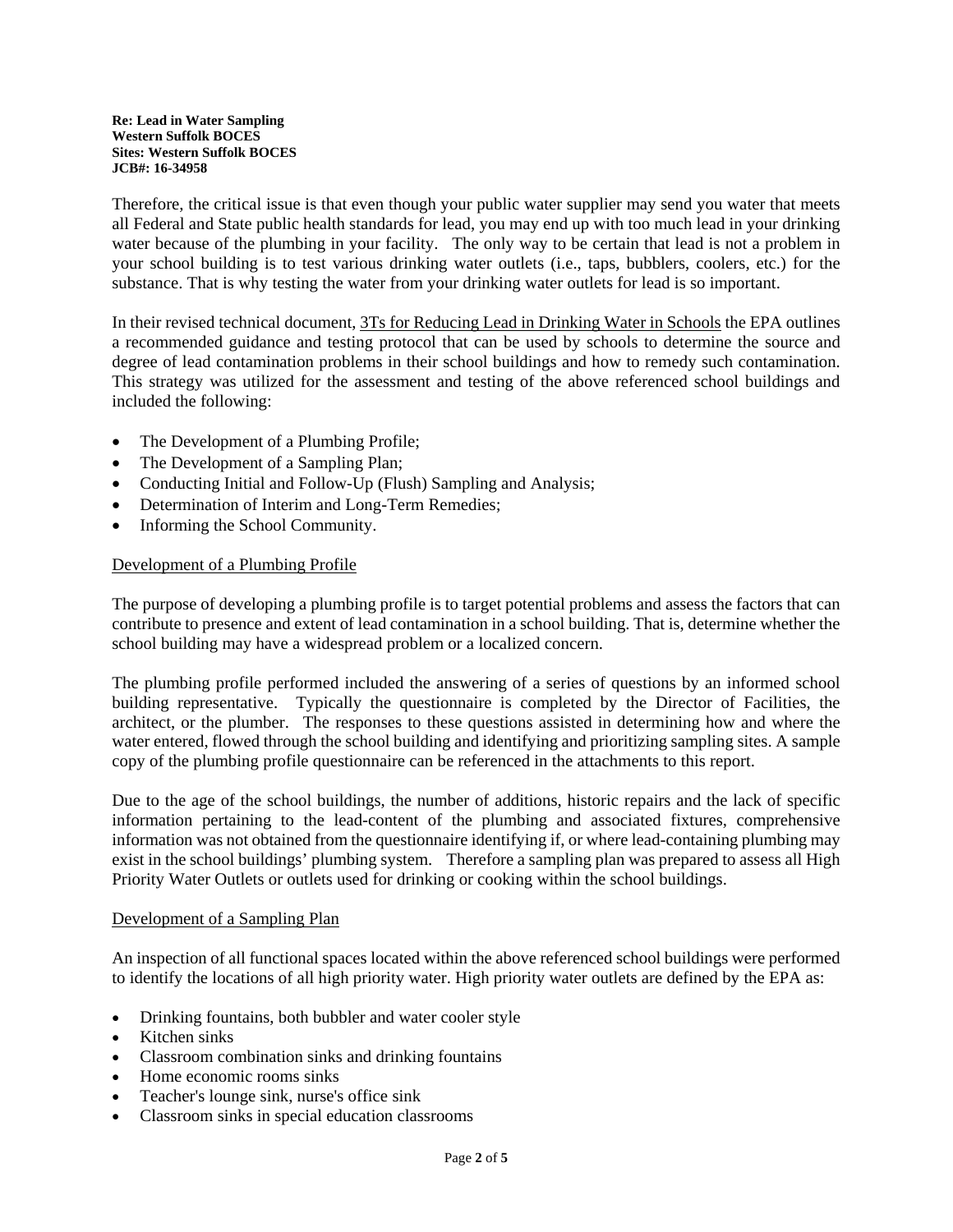Or any other sinks known to be visibly used for consumption (for example, coffee maker or cups are nearby).

The location of these water outlets were demarcated on Site Location Maps which have been prepared for each school building. Copies of these maps can be referenced as an attachment of this report.

Detailed information pertaining to each outlet sampled was recorded on a chain of custody document at the time of the sampling. Unique sample identification numbers were assigned to each sample that correspond the school building's prepared site location map and chain of custody documents. The information recorded on the chain of custody forms included the type of sample collected, date and time of collection, name of the sample collector, location of the sample site and the name of the manufacturer that produced the outlet and the outlets' model number, if applicable and available. The manufacturer and model number information recorded about each of the water coolers servicing the school buildings were also compared to known water coolers that contain lead-lined tanks and or lead containing components.

Drinking water samples were collected for lead analysis utilizing the two-step process for lead contamination identification as described in the above referenced EPA document. This includes the collection of both "Initial 1<sup>st</sup> Draw" and "Follow-Up Flush" samples subsequent to meeting the recommended stagnation period. All samples were sealed immediately after collection and delivered to a certified laboratory, in laboratory provided coolers, for the analysis of lead content. A copy of the laboratory certifications can be referenced as an attachment to this report.

# Initial and Follow-Up Flush Sampling

All "initial 1<sup>st</sup> draw samples" collected were analyzed for the presence of lead. Reported results were then compared to the established EPA action level of twenty parts per billion (20 ppb). If the reported level of lead in the initial first draw samples were at or below the action level, the water outlet was designated as satisfying the Federal guidelines for lead levels.

If the initial  $1<sup>st</sup>$  draw sample's lead levels were above the action level, then further investigation and sampling was performed (including the analysis of the follow-up flush sample) in accordance with the EPA's Sampling Strategy Flowchart located in their guidance document.

The following table summarizes the number of drinking water/high priority outlets sampled in each school building and their corresponding results. Detailed information pertaining to each water outlet sampled and their specific laboratory results can be referenced on the chain of custody and laboratory results located in the attachments.

| <b>School Building</b>       | <b>Drinking Water</b>  | <b>Locations which Exceeded EPA Action Level</b> |
|------------------------------|------------------------|--------------------------------------------------|
|                              | <b>Outlets Sampled</b> |                                                  |
| <b>Western Suffolk BOCES</b> |                        | <b>NONE</b>                                      |
| Central Administration       |                        |                                                  |
| <b>Western Suffolk BOCES</b> |                        | <b>NONE</b>                                      |
| <b>Facilities Office</b>     |                        |                                                  |
| <b>Western Suffolk BOCES</b> |                        | <b>NONE</b>                                      |
| Receiving Building           |                        |                                                  |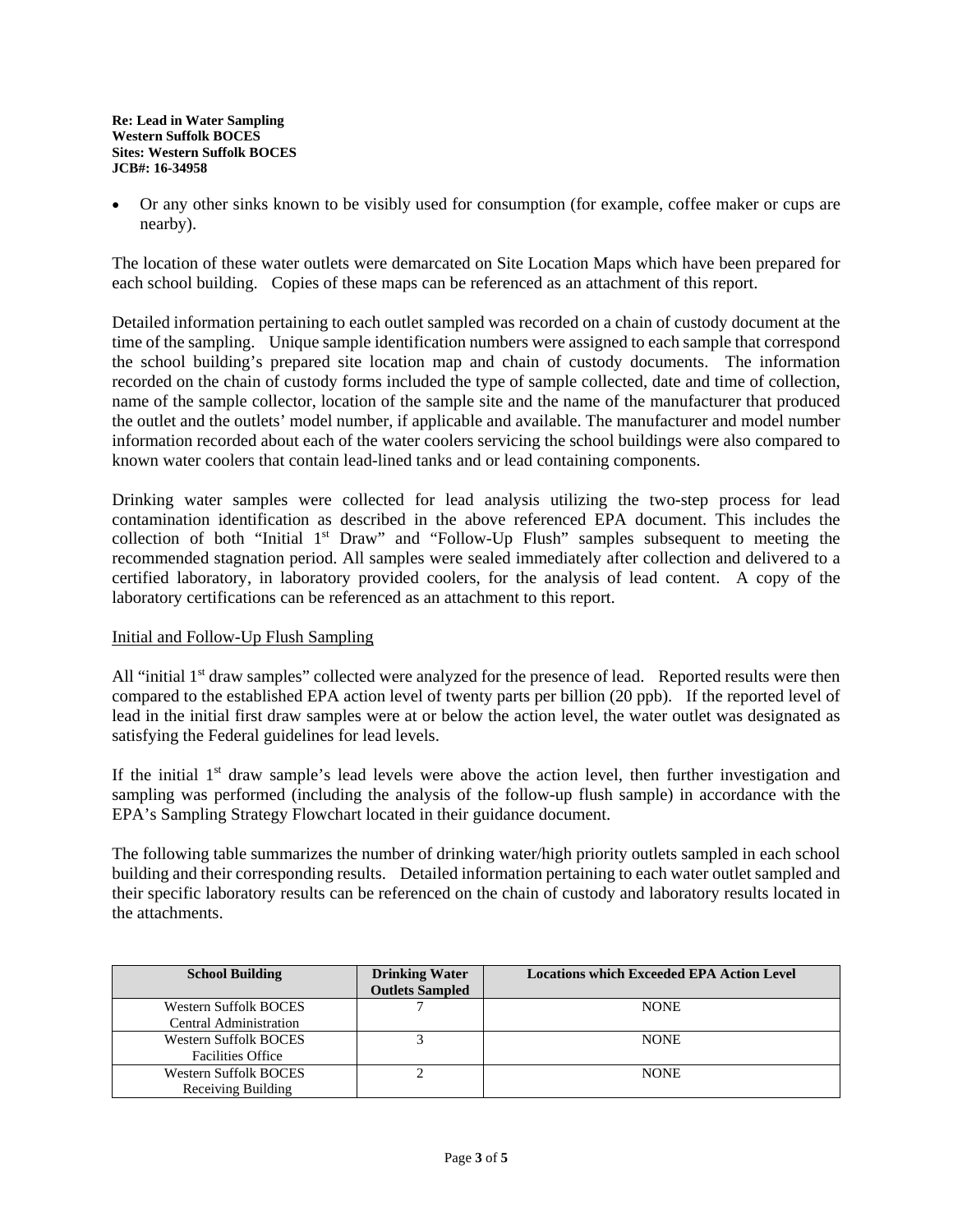| <b>School Building</b>                     | <b>Drinking Water</b><br><b>Outlets Sampled</b> | <b>Locations which Exceeded EPA Action Level</b>                                                                                                                                                                                                   |
|--------------------------------------------|-------------------------------------------------|----------------------------------------------------------------------------------------------------------------------------------------------------------------------------------------------------------------------------------------------------|
| JEA Alternative Program                    | 24                                              | Map location 6: Faucet/ fountain in classroom 112<br>Map location 10: Fountain in hallway by room 108                                                                                                                                              |
| James E. Allen Elementary School           | 33                                              | Map location 6: Fountain in hallway by classroom 312<br>Map location 11: Faucet in reception office<br>Map location 15: Faucet in classroom 409<br>Map location 31: Fountain in hallway by nurse's office<br>Map location 32: Faucet in gym office |
| James E. Allen Jr/ Sr High School          | 18                                              | Map location 14: Fountain in hallway by room 529<br>Map location 15: Fountain in hallway by the stage<br>Map location 16: Fountain in hallway by room 520                                                                                          |
| Wilson Tech Dix Hills<br><b>Building A</b> | 17                                              | Map location 16: Faucet in kitchen in room 106<br>Map location 17: Faucet in faculty room 107                                                                                                                                                      |
| Wilson Tech Dix Hills<br><b>Building B</b> | 14                                              | Map location 13: Faucet in classroom B2 kitchen                                                                                                                                                                                                    |
| Wilson Tech Dix Hills<br>Building C        | 11                                              | <b>NONE</b>                                                                                                                                                                                                                                        |
| Wilson Tech Dix Hills<br><b>Building D</b> | 6                                               | <b>NONE</b>                                                                                                                                                                                                                                        |
| Wilson Tech Dix Hills<br><b>Building E</b> | 4                                               | <b>NONE</b>                                                                                                                                                                                                                                        |
| Wilson Tech-<br><b>Northport Campus</b>    | 11                                              | <b>NONE</b>                                                                                                                                                                                                                                        |
| Wilson Tech-<br><b>Huntington Campus</b>   | 17                                              | Map location 12: Faucet in health aide class                                                                                                                                                                                                       |
| Wilson Tech-<br><b>Aviation Facility</b>   | 4                                               | <b>NONE</b>                                                                                                                                                                                                                                        |

# Interim and Long-Term Remediation

Each of the above referenced outlets which exceeded the action level have been removed from service until further investigation, remediation, and or retesting is completed.

In addition to the locations identified above, five (5) other locations revealed concentrations of lead between fifteen (15) and twenty (20) parts per billion. Although these concentrations are below the EPA Action Level there is concern that potential upcoming New York State regulations may expand to include this criteria. Therefore, BOCES has elected to remove these fixtures from service for further investigation, remediation, and or retesting.

For all active water outlets, it is recommended that BOCES perform routine control measures including, but not limited to:

- Maintain all drinking water outlets, screens/aerators, and any associated filters
- Develop flushing program for extended non-use
- Use only cold water for food and beverage preparation
- Instruct users to run the water before use or drinking
- Communicate with building occupants the non-potable locations such as faucets in classrooms, bathrooms, and custodial areas indicating that water should not be consumed